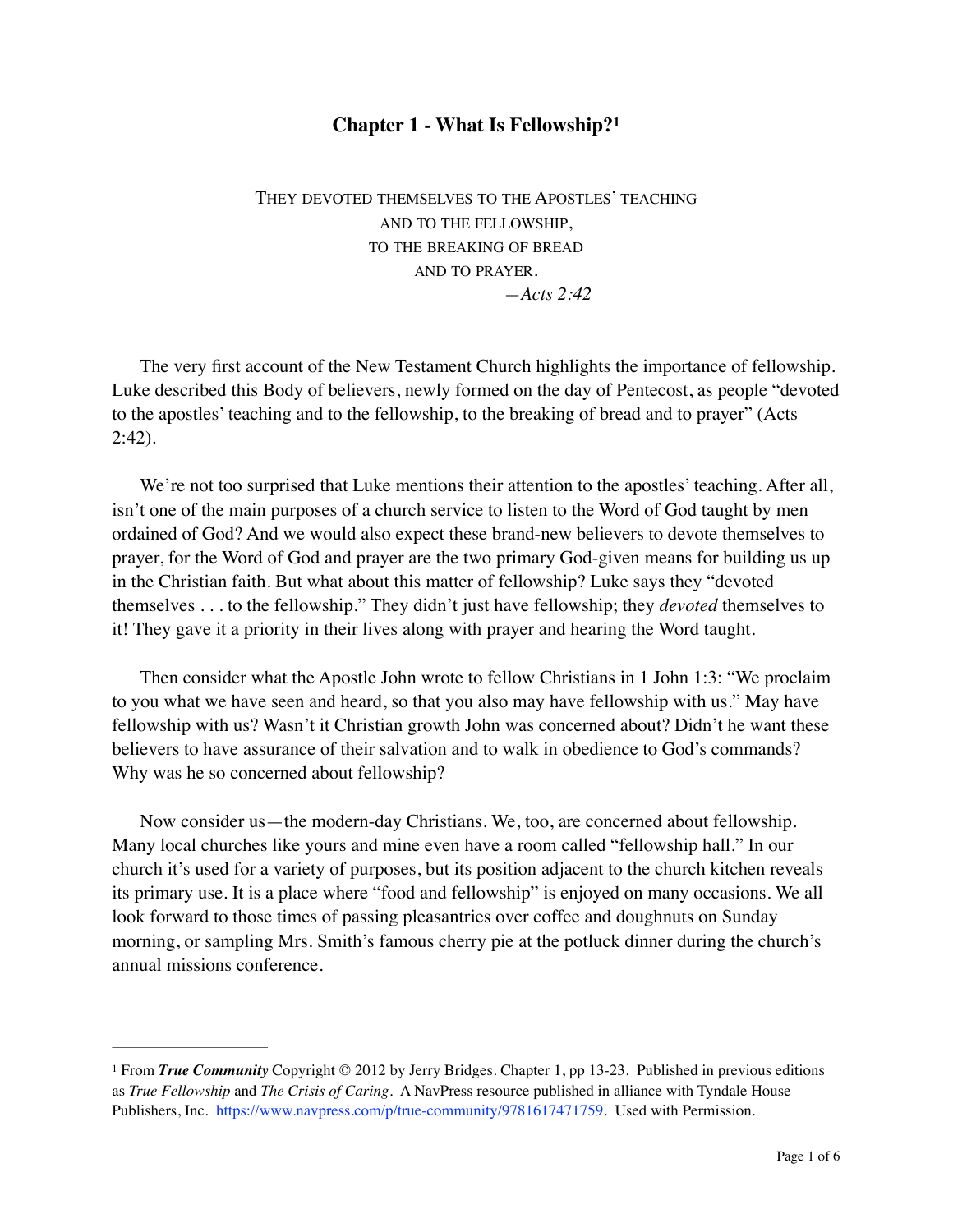Christian student ministries on campuses are also interested in fellowship. An event is often described as "a time of food, fun, and fellowship." I have even heard of students being warned about having too much fellowship, so it must be a popular activity. Yes, we modern-day Christians, just like those early believers from the day of Pentecost, are eager to devote ourselves to fellowship. There is only one problem: We have lost sight of the biblical meaning of fellowship. We are devoting ourselves to the wrong thing.

Fellowship, as it is described for us in the Bible, is much more than Christian social activity. It is more than enjoying food together, or playing games in a Christian atmosphere, or chatting with one another about the events of the past week. This doesn't mean that there is no place for such activities. It is just that they are not true fellowship. They may, if entered into for the right purpose, contribute to fellowship, but in and of themselves they are not fellowship.

Many Christians have recognized that there is a deeper and richer meaning to the biblical concept of fellowship. They are not content with the idea of mere social activity. Among these people it is not unusual to hear someone say, "Let's get together for some fellowship." What these people usually mean is, "Let's get together to share with each other from the Bible and pray together." Or perhaps these people bring each other up to date on how God has been working in each of their lives. These certainly are important spiritual activities, and they are certainly a part of biblical fellowship. Yet even these activities fail to capture the rich, full meaning of the fellowship described to us in the New Testament.

Once we discover the full meaning of New Testament fellowship, we'll understand why Luke spoke approvingly of the fact that those Pentecost believers devoted themselves to it. We'll also understand why John was so eager for his readers to have fellowship with him. And we will see why the idea of fellowship as a term for Christian social activity utterly empties the word of its New Testament meaning.

The Greek word for fellowship is *koinonia*. It is translated several ways in the New Testament: for example, "participation," "partnership," "sharing," and, of course, "fellowship." These various uses of koinonia convey two related meanings: (1) *to share together* in the sense of joint participation or partnership, and (2) *to share with* in the sense of giving what we have to others.

#### **Relationship**

Each of these two meanings can be further divided under two subheadings. To share together in the sense of joint participation refers primarily to a *relationship* that we as believers have in Christ. This is the fellowship to which John called his readers: "What we have seen and heard we declare to you, so that you and we together may share in a common life, that life which we share with the Father and his Son Jesus Christ" (1 John 1:3, *New English Bible*). Fellowship is sharing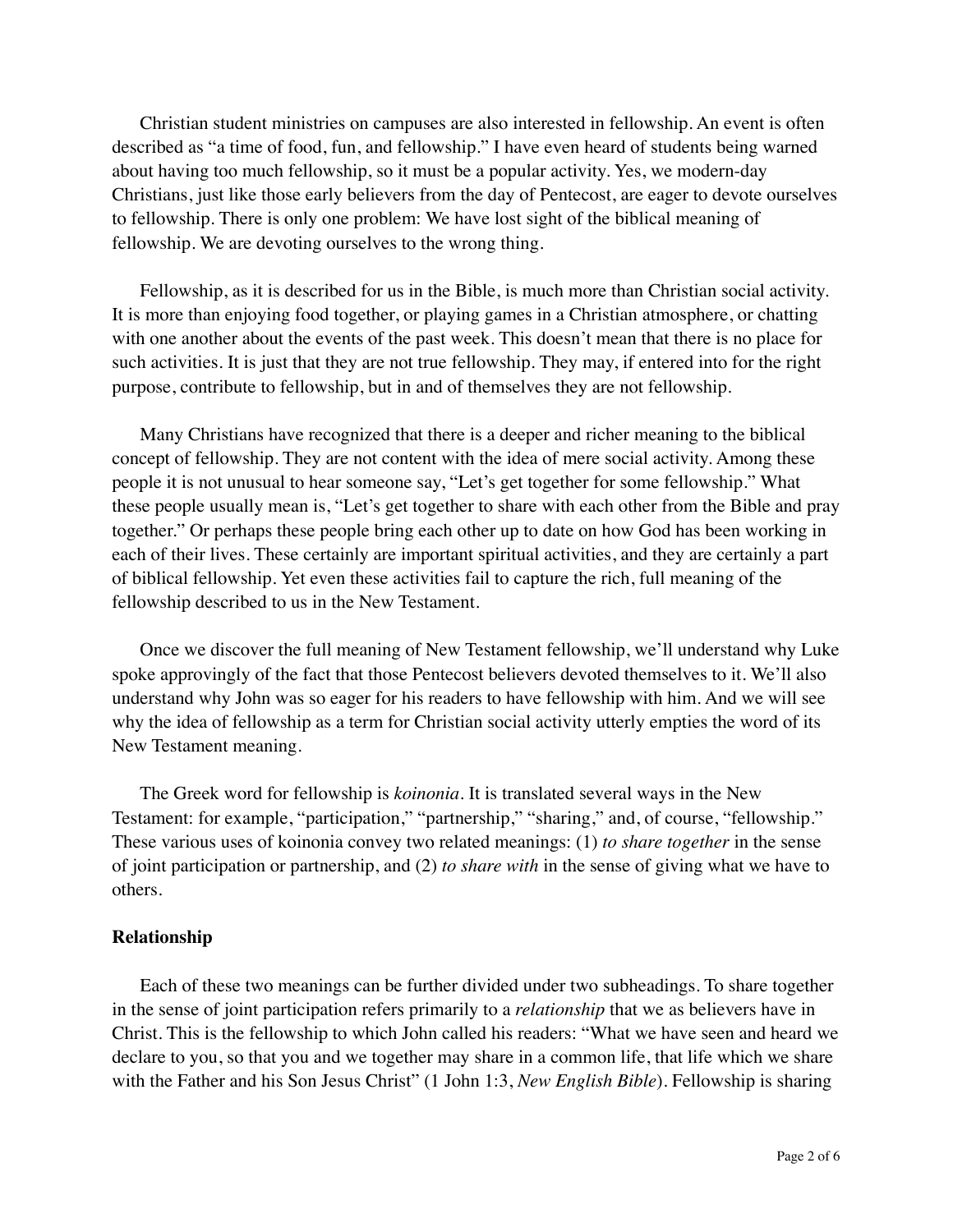a common life with other believers, a life that we together share with God the Father and God the Son. *It is a relationship, not an activity*.

Those first Christians of Acts 2 were not devoting themselves to social activities but to a relationship—a relationship that consisted of sharing together the very life of God through the indwelling of the Holy Spirit. They understood that they had entered this relationship by faith in Jesus Christ, not by joining an organization. And they realized that their fellowship with God logically brought them into fellowship with one another. Through their union with Christ they were formed into a spiritually organic *community*. They were living stones being built into a spiritual house (1 Peter 2:5), fellow members of the Body of Christ. As William Hendricksen said,"Koinonia, then, is basically a community-relationship."<sup>[2](#page-2-0)</sup> It is not primarily an activity; it is a relationship.

<span id="page-2-2"></span>If we miss the fact that koinonia denotes first of all a community relationship in Christ among all believers, then we miss the most significant aspect of true biblical fellowship. We must grasp the idea that fellowship means belonging to one another in the Body of Christ, along with all the privileges and responsibilities that such a relationship entails.

### **Partnership**

<span id="page-2-3"></span>Koinonia also means to share together in the sense of partnership. Both classical Greek writers and New Testament writers used *koinonia* to refer to a business partnership. Plato spoke ofthe dissolution of a *koinonia*—a business partnership.<sup>3</sup> Luke used a form of *koinonia* to refer to the partnership of Peter with James and John in the fishing business (Luke 5:10).

In the spiritual realm, Paul regarded himself as a partner with his dear friend Philemon, and he thanked God for the Philippian believers' partnership in the gospel (Philemon 17, Philippians 1:5). And when Paul went to Jerusalem to dispute with the legalists over the necessity of circumcision, he said, "James, Cephas, and John. . .accepted Barnabas and myself as partners" (Galatians 2:9, NEB). The concept of fellowship as a spiritual partnership is firmly embedded in the New Testament use of *koinonia*.

Whereas relationship describes believers as a community, partnership describes them as the principals of an enterprise. A business partnership is always formed in order to attain an objective, such as providing a service to the public at a profit for the partners. In the same way, the concept of a spiritual partnership implies that it is created with the objective of glorifying God. Just as all believers are united together in a community relationship, so we are all united together in a partnership formed to glorify God. God is glorified when Christians grow in

<span id="page-2-0"></span>William Hendricksen, *Exposition of Philippians* (Grand Rapids: Baker Book House, 1962), page 94. [2](#page-2-2)

<span id="page-2-1"></span><sup>&</sup>lt;sup>[3](#page-2-3)</sup> Hendricksen, page 93.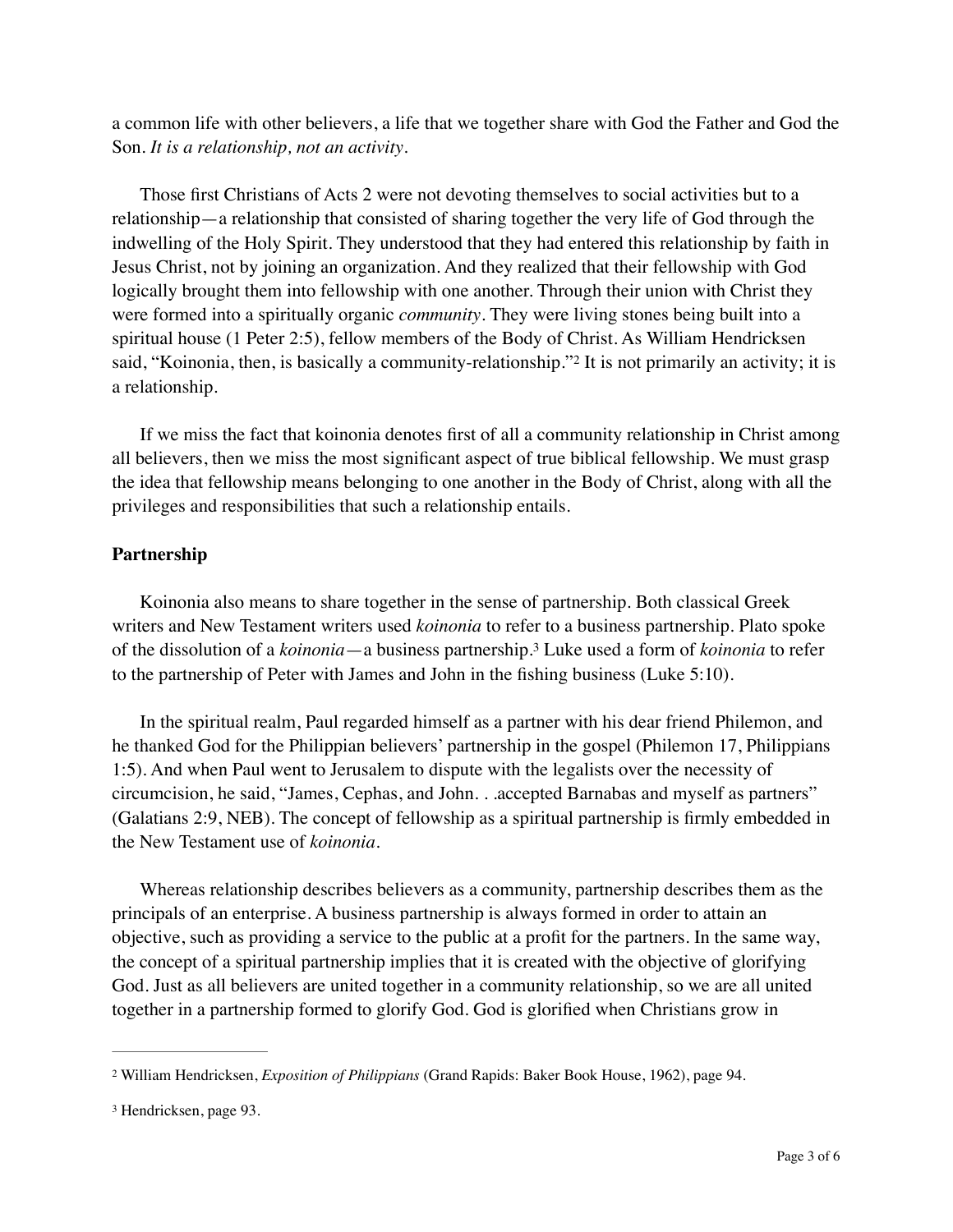Christlikeness and when unbelievers are brought into His Kingdom. Biblical fellowship, then, incorporates this idea of an active partnership in the promotion of the gospel and the building up of believers.

## **Communion with others**

<span id="page-3-1"></span>The second primary meaning of New Testament koinonia is to share with others what we have. Just as *sharing together* has two sub-meanings (relationship and partnership), so *sharing with* has two sub-meanings. The first of these can be called *communion* with one another. Although we usually use the word communion as a term for the Lord's Supper, it is here used to mean communicating intimately or sharing with one another on a close personal and spiritual level. It may be the mutual sharing among believers of what God has taught them from the Scriptures, or it may be a word of encouragement from one believer to another. The key element is that the subject matter is focused on God as well as on His Word and His works. As J.I. Packer said, "It is, first, a sharing with our fellow believers the things that God has made known to us about himself, in hope that we may thus help them to know him better and so enrich their fellowshipwith him."<sup>[4](#page-3-0)</sup> This, of course, is what we usually have in mind when we say, "Let's have some fellowship together." According to Acts 25:11, the first believers who were gathered into the Church on the day of Pentecost came from "every nation under heaven." Prior to their conversion they would have related to one another like billiard balls, constantly colliding and bouncing off one another. But immediately after coming into the community relationship of the Body of Christ, they began to experience *koinonia* and to value its effect in their lives. The *New English Bible* says in Acts 2:42, "They met constantly to hear the apostles teach, and to share the common life." The *New International Version* says, "They devoted themselves . . . to the fellowship." They couldn't get enough teaching, fellowship, and prayer.

Those first Christians from the day of Pentecost were all Jews. They were steeped in the Old Testament Scriptures, but as they listened to the apostles' teaching and were enlightened by the Holy Spirit, they began to see those Scriptures in a new way. They were daily gaining a new understanding of them. And as they individually learned from the apostles' teaching, they shared with one another what they were learning. This is fellowship: sharing with one another what God is teaching through the Scriptures.

How different is our present-day concept of fellowship? Take those typical times of "coffee fellowship." We discuss everything else *except* the Scriptures. We talk about our jobs, our studies, our favorite sports teams, the weather—almost anything except what God is teaching us from His Word and through His workings in our lives. If we are to regain the New Testament concept of fellowship, we must learn to get beyond the temporal issues of the day and begin to share with each other on a level that will enhance our spiritual relationships with one another and with God.

<span id="page-3-0"></span><sup>&</sup>lt;sup>[4](#page-3-1)</sup> J.I. Packer, God's Words (Downers Grove, IL: InterVarsity Press, 1981), page 195.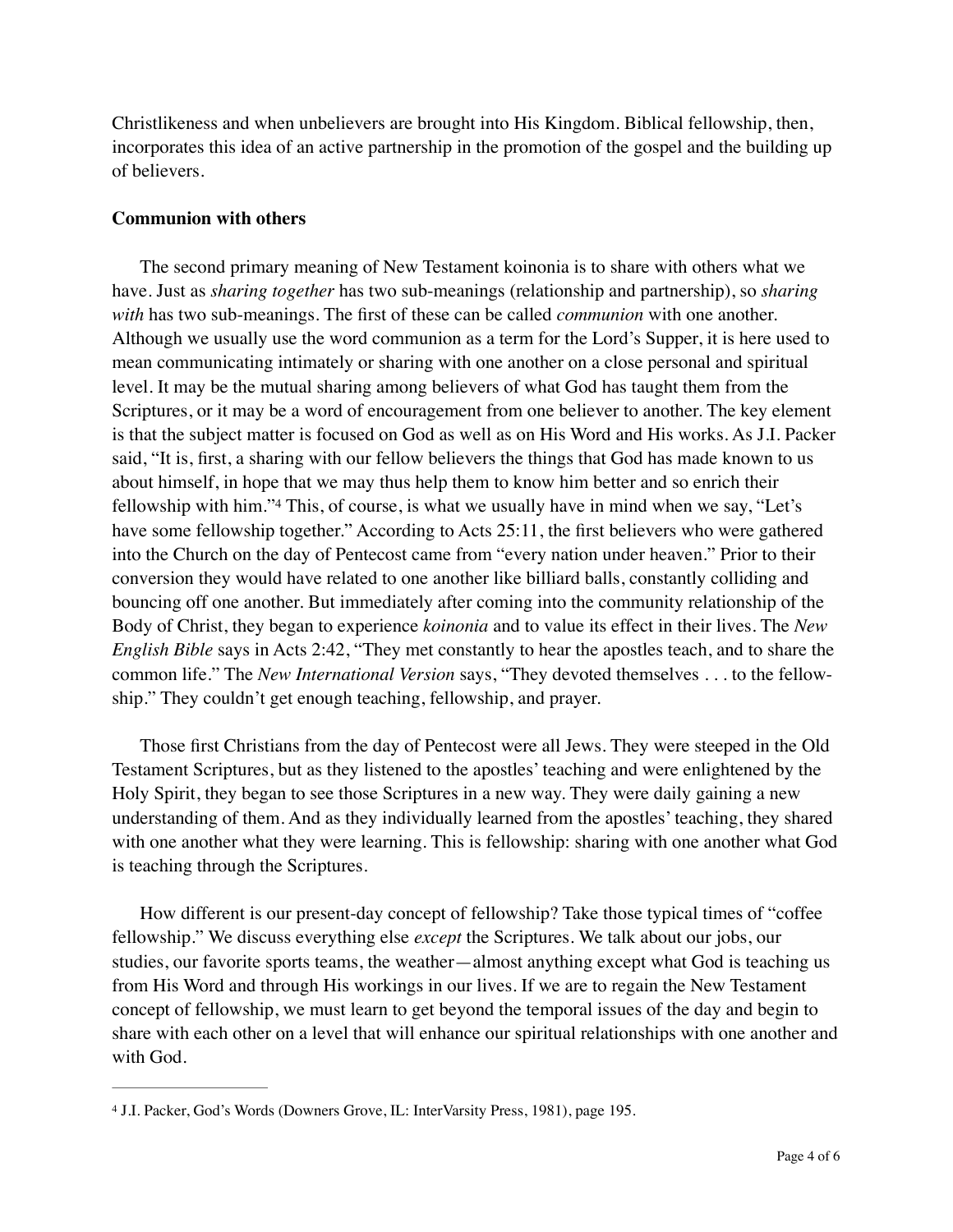#### **Sharing material possessions**

As we examine the account of these early believers' attitudes, however, we see that they did not limit their concept of *koinonia* to sharing with one another only spiritual things. They also shared their material possessions with those in need (Acts 2:44-45).

One of the most common usages of *koinonia* in the New Testament is this sense of sharing material resources with others. For example, Paul urges us to "share with God's people who are in need" (Romans 12:13). In 2 Corinthians 9:13, he speaks of "your generosity in sharing with [others]." The writer of Hebrews urges us to "not forget to do good and to share with others" (Hebrews 13:16). The word "share" in these passages is a translation of *koinonia* in either its noun or verb form. A willingness to share our possessions with one another is a very important aspect of true biblical fellowship.

Sharing our possessions with others should be a natural consequence of our realization that biblical fellowship denotes both a relationship and a partnership. Paul said that all parts of the Body should have concern for one another (1 Corinthians 12:25-26). We will be concerned for the needs of others in the Body only to the extent that we see fellowship as primarily a mutual relationship in Christ among members of the same spiritual organism. The fellowship of sharing with those in need is more than just showing compassion or benevolence to those in need. Even unbelievers do that. The fellowship of sharing possessions within the Body is a tangible recognition that we are in a community relationship with one another and that when one member of the community suffers, we all suffer together. When a parent meets a need of one of his children, we do not think of that act as an expression of benevolence but as an expression of relationship. It is both his privilege and his duty to meet that need because he is the parent. In the same manner, believers have both a privilege and a duty to share with each other as fellow members of the same Body.

Similarly, in a partnership the partners share in both the income and the expenses, both the assets and the liabilities of the partnership. No one ever establishes a business partnership where one partner takes all the income and another pays all the bills. They share alike in both the positive and the negative. It should be the same way in the fellowship of the Church. Because we are partners in the gospel, we need to *share* with one another, realizing that we are not owners but only stewards of the possessions God has entrusted (not given, but entrusted) to us.

We see the application of this principle of partnership in 2 Corinthians 8:13-14: "Our desire" is not that others might be relieved while you are hard pressed, but that there might be equality. At the present time your plenty will supply what they need, so that in turn their plenty will supply what you need." Paul envisioned a continual flow of believers' possessions toward those who have needs. This is an outworking of *koinonia*, an important expression of true fellowship.